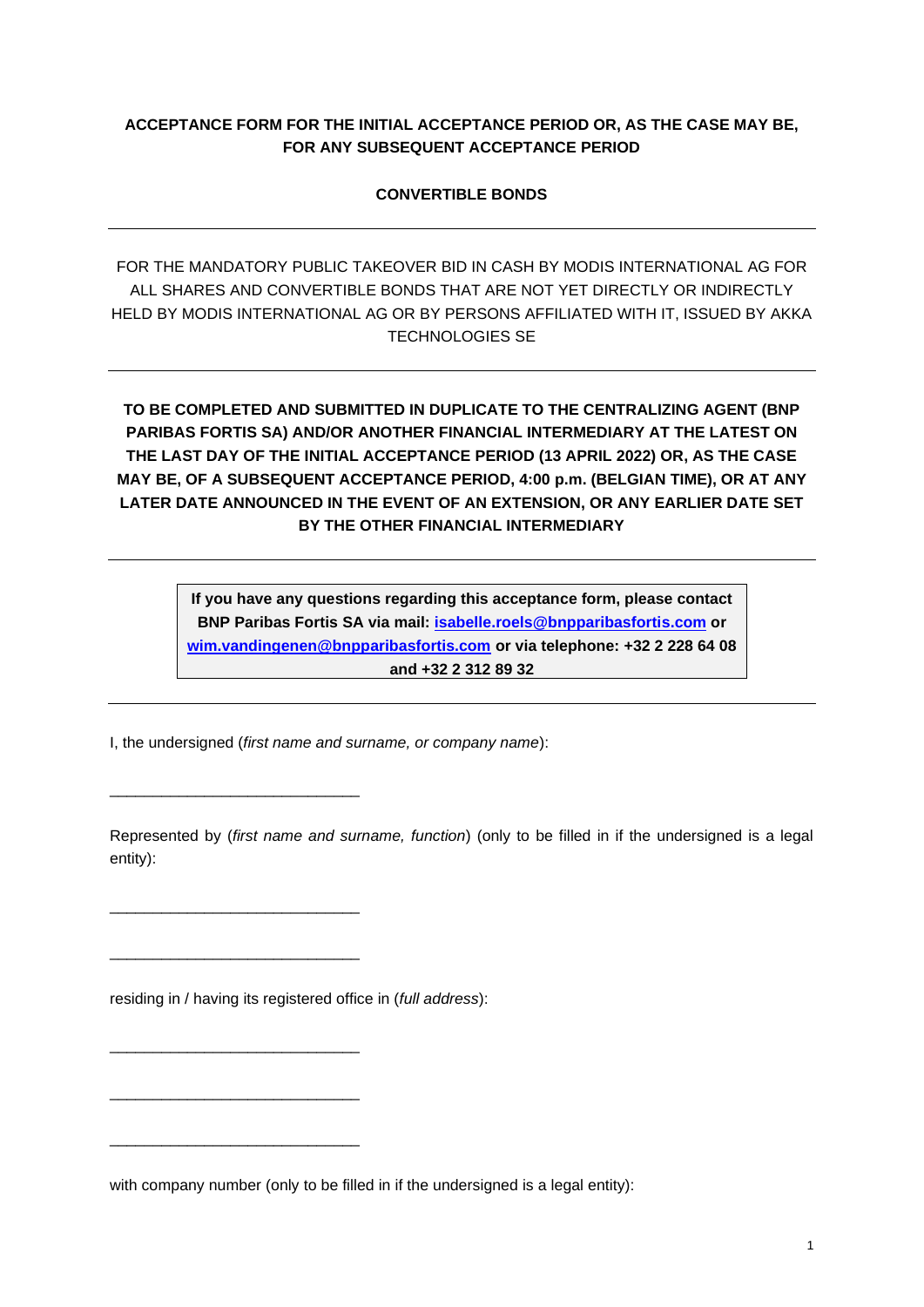declare, after having had the opportunity to read the prospectus (the **Prospectus**) published by Modis International AG (the **Bidder**) relating to its mandatory public takeover bid in cash (the **Bid**) for all shares (the **Shares**) and convertible bonds (the **Convertible Bonds**) issued by AKKA Technologies SE (the **Target**), which are not already directly or indirectly held by the Bidder or by persons affiliated with it, that:

(i) I accept the terms of the Bid described in the Prospectus;

\_\_\_\_\_\_\_\_\_\_\_\_\_\_\_\_\_\_\_\_\_\_\_\_\_\_\_\_\_

- (ii) I agree to transfer the Convertible Bonds identified in this Acceptance Form, which I fully own, to the Bidder, in accordance with the terms described in the Prospectus, for a bid price amounting to EUR 101,816.58 per Convertible Bond;
- (iii) I shall transfer the Convertible Bonds in accordance with the acceptance procedure described in the Prospectus; and
- (iv) I acknowledge that all warranties, guarantees, representations and undertakings deemed to be given, done or made by me under the Prospectus with respect to (the transfer of) these Convertible Bonds, are incorporated in this Acceptance Form.

| <b>Convertible Bonds</b> |                                                                       |
|--------------------------|-----------------------------------------------------------------------|
| <b>Number</b>            | <b>Instructions</b>                                                   |
|                          | The Convertible Bonds are available on my securities account with the |
|                          | following details:                                                    |
|                          |                                                                       |
|                          | Name bank:                                                            |
|                          | Securities account::                                                  |
|                          | BIC/SWIFT:                                                            |
|                          |                                                                       |
|                          | I instruct my financial intermediary where I hold these Convertible   |
|                          | Bonds, and authorise each director of the Target and of the Bidder,   |
|                          | each acting alone and with full power of substitution, to immediately |
|                          | transfer these Convertible Bonds from my securities account to (BNP   |
|                          | Paribas Fortis SA to the benefit of) the Bidder.                      |

I hereby request that, on the Settlement Date, the Bid Price of the offered Convertible Bonds be credited to the following account:

| Name bank:        |  |
|-------------------|--|
| IBAN <sup>.</sup> |  |
| BIC/SWIFT:        |  |

I am aware, agree and confirm that: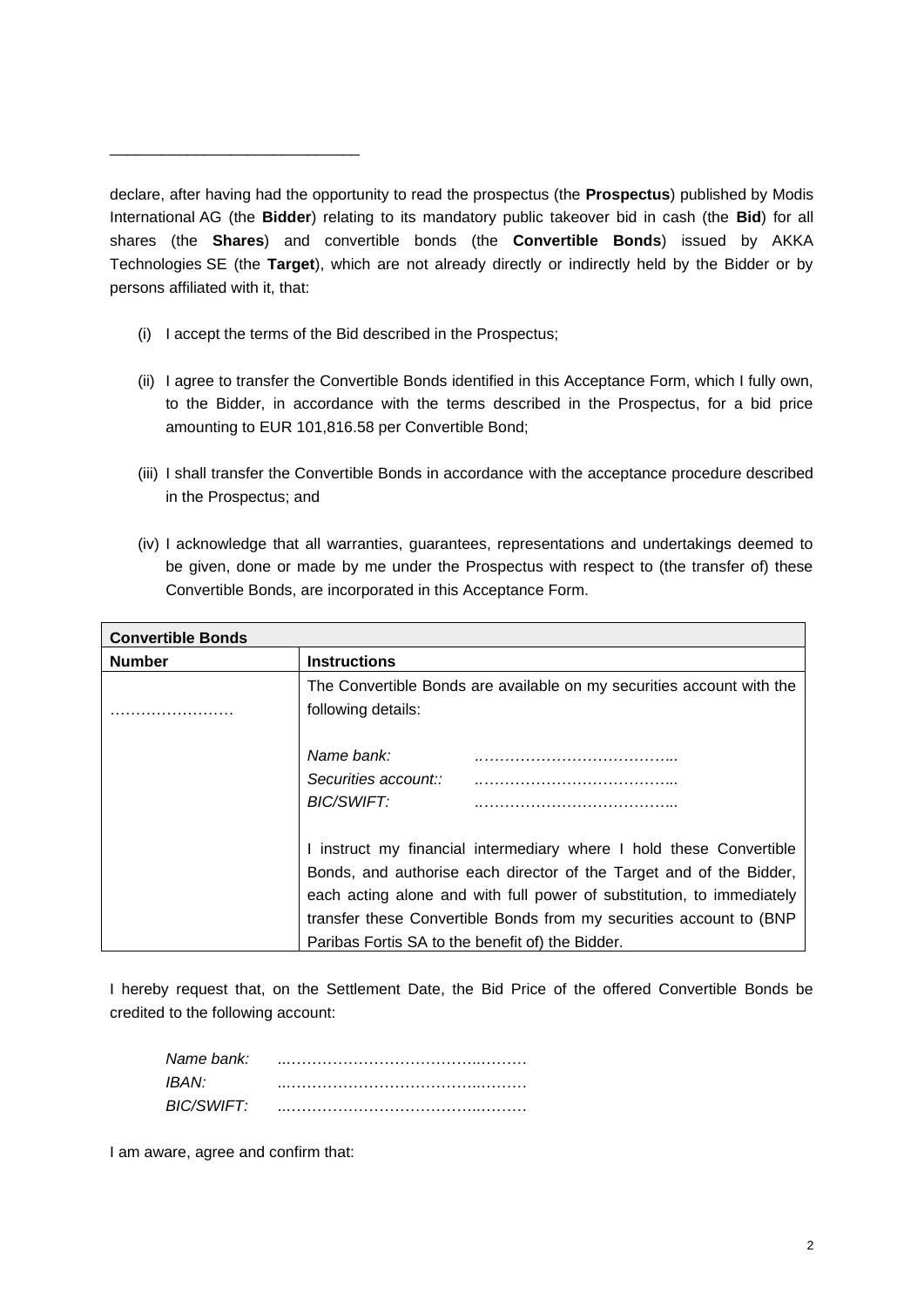- (1) in order to be valid, this Acceptance Form must be submitted in accordance with the applicable acceptance procedure as set out in the Prospectus (Section 8.10) at the latest on the last day of the Initial Acceptance Period (13 April 2022) or, as the case may be, of a subsequent Acceptance Period at 4:00 p.m. (Belgian time), or at any later date as announced in the event of an extension, or any earlier date set by a financial intermediary;
- (2) I am the owner of the Convertible Bonds; I have the authority and the capacity to accept the Bid; the tendered Convertible Bonds are free of any charge, claim, security and interest;
- (3) I may withdraw my acceptance at any time during the Acceptance Period during which I have accepted the Bid. For the withdrawal of such acceptance to be valid, it must be notified in writing directly to the financial intermediary with whom I have deposited this Acceptance Form, with reference to the number of Convertible Bonds for which the acceptance is being withdrawn. In the event that I notify my withdrawal to a financial intermediary other than BNP Paribas Fortis SA, it is the obligation and the responsibility of that financial intermediary to timely notify such withdrawal to BNP Paribas Fortis SA. Such notification to BNP Paribas Fortis SA must take place at the latest on the last day of the relevant Acceptance Period before 4:00 pm (Belgian time), or, if applicable, the date further specified in the relevant notification and/or press release;
- (4) (a) if the Convertible Bonds belong to two or more persons, all these persons must jointly execute the Acceptance Form;

(b) if the Convertible Bonds are encumbered with a usufruct, the usufructuary and the naked owner must jointly execute the Acceptance Form;

(c) if the Convertible Bonds have been pledged, the pledgee and pledger must jointly execute the Acceptance Form, whereby the pledgee explicitly confirms the irrevocable and unconditional release of the convertible bond pledge;

(d) if Convertible Bonds are encumbered in any other manner or are subject to any other charge, claim, security or interest, the Convertible Bond Holder and all beneficiaries of such charge, claim, security or interest must jointly execute the Acceptance Form, whereby all such beneficiaries explicitly irrevocably and unconditionally waive any and all such charges, claims, securities or interests relating to such Convertible Bonds;

- (5) the Bidder shall bear the tax on stock market transactions; BNP Paribas Fortis SA shall not charge me any commission, fees or other costs under the Bid; if I register my acceptance with a financial intermediary that is not BNP Paribas Fortis SA, I must inquire about any additional costs that may be charged by such institution and that I am liable for the payment of such additional costs; and
- (6) I have received all information necessary to be able to take a decision on the Bid with full knowledge of the facts, and I am aware of the risks it entails, and I have inquired about the taxes I could owe in the framework of the transfer of my Convertible Bonds to the Bidder, and which, if need be, I shall bear in full.

Except where indicated to the contrary, the terms used in this Acceptance Form shall have the same meaning as the Prospectus.

Done in **twofold**, at (*place*): \_\_\_\_\_\_\_\_\_\_\_\_\_\_\_\_\_\_\_\_\_\_

On (*date*):